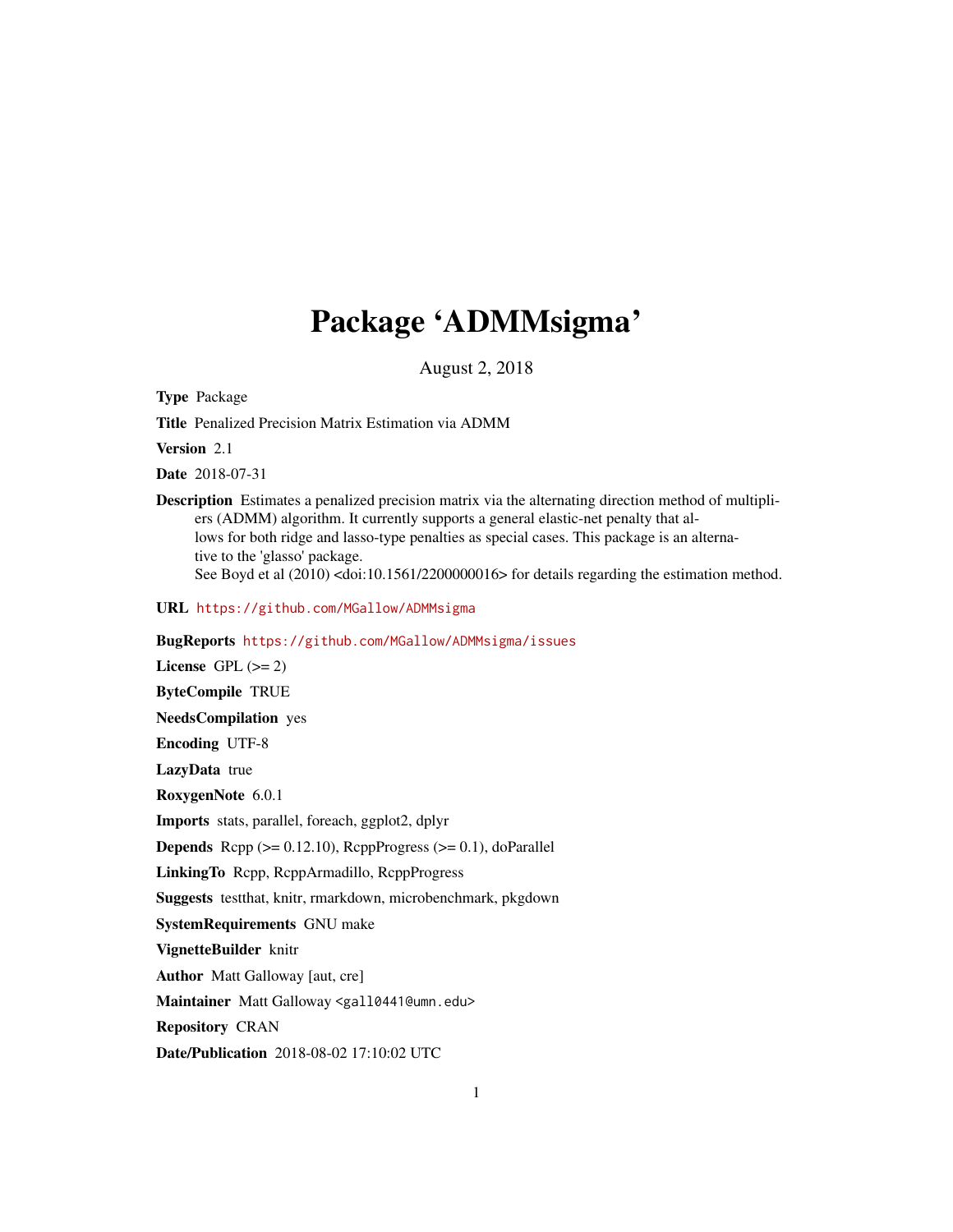### <span id="page-1-0"></span>R topics documented:

ADMMsigma . . . . . . . . . . . . . . . . . . . . . . . . . . . . . . . . . . . . . . . . [2](#page-1-0) plot.ADMM . . . . . . . . . . . . . . . . . . . . . . . . . . . . . . . . . . . . . . . . . [5](#page-4-0) plot.RIDGE . . . . . . . . . . . . . . . . . . . . . . . . . . . . . . . . . . . . . . . . . [6](#page-5-0) RIDGEsigma . . . . . . . . . . . . . . . . . . . . . . . . . . . . . . . . . . . . . . . . [7](#page-6-0)  $\blacksquare$ 

ADMMsigma *Penalized precision matrix estimation via ADMM*

#### Description

Penalized precision matrix estimation using the ADMM algorithm. Consider the case where  $X_1, ..., X_n$ are iid  $N_p(\mu, \Sigma)$  and we are tasked with estimating the precision matrix, denoted  $\Omega = \Sigma^{-1}$ . This function solves the following optimization problem:

**Objective:**  $\hat{\Omega}_{\lambda} = \arg \min_{\Omega \in S_+^p} \left\{ Tr \left( S \Omega \right) - \log \det \left( \Omega \right) + \lambda \left[ \frac{1-\alpha}{2} \left\| \Omega \right\|_F^2 + \alpha \left\| \Omega \right\|_1 \right] \right\}$ 

where  $0 \le \alpha \le 1$ ,  $\lambda > 0$ ,  $\left\| \cdot \right\|_F^2$  is the Frobenius norm and we define  $\|A\|_1 = \sum_{i,j} |A_{ij}|$ . This elastic net penalty is identical to the penalty used in the popular penalized regression package glmnet. Clearly, when  $\alpha = 0$  the elastic-net reduces to a ridge-type penalty and when  $\alpha = 1$  it reduces to a lasso-type penalty.

#### Usage

 $ADMMsigma(X = NULL, S = NULL, nlam = 10, lam.min.ratio = 0.01,$  $lam = NULL$ ,  $alpha = seq(0, 1, 0.2)$ , diagonal = FALSE, path = FALSE,  $rho = 2$ , mu = 10, tau.inc = 2, tau.dec = 2, crit = c("ADMM",  $"loglik")$ , tol.abs = 1e-04, tol.rel = 1e-04, maxit = 10000, adjmaxit = NULL,  $K = 5$ , crit.cv = c("loglik", "penloglik", "AIC", "BIC"), start =  $c("warm", "cold")$ , cores = 1, trace =  $c("progress",$ "print", "none"))

| X             | option to provide a nxp data matrix. Each row corresponds to a single observa-<br>tion and each column contains n observations of a single feature/variable.                                                                                                                                                                                  |
|---------------|-----------------------------------------------------------------------------------------------------------------------------------------------------------------------------------------------------------------------------------------------------------------------------------------------------------------------------------------------|
| S             | option to provide a pxp sample covariance matrix (denominator n). If argument<br>is NULL and X is provided instead then S will be computed automatically.                                                                                                                                                                                     |
| nlam          | number of lam tuning parameters for penalty term generated from lam.min.ratio<br>and lam. max (automatically generated). Defaults to 10.                                                                                                                                                                                                      |
| lam.min.ratio | smallest lam value provided as a fraction of lam.max. The function will auto-<br>matically generate nlam tuning parameters from $l$ am.min.ratio $\star$ lam.max to<br>lam. max in log10 scale. lam. max is calculated to be the smallest lam such that<br>all off-diagonal entries in Omega are equal to zero (alpha = 1). Defaults to 1e-2. |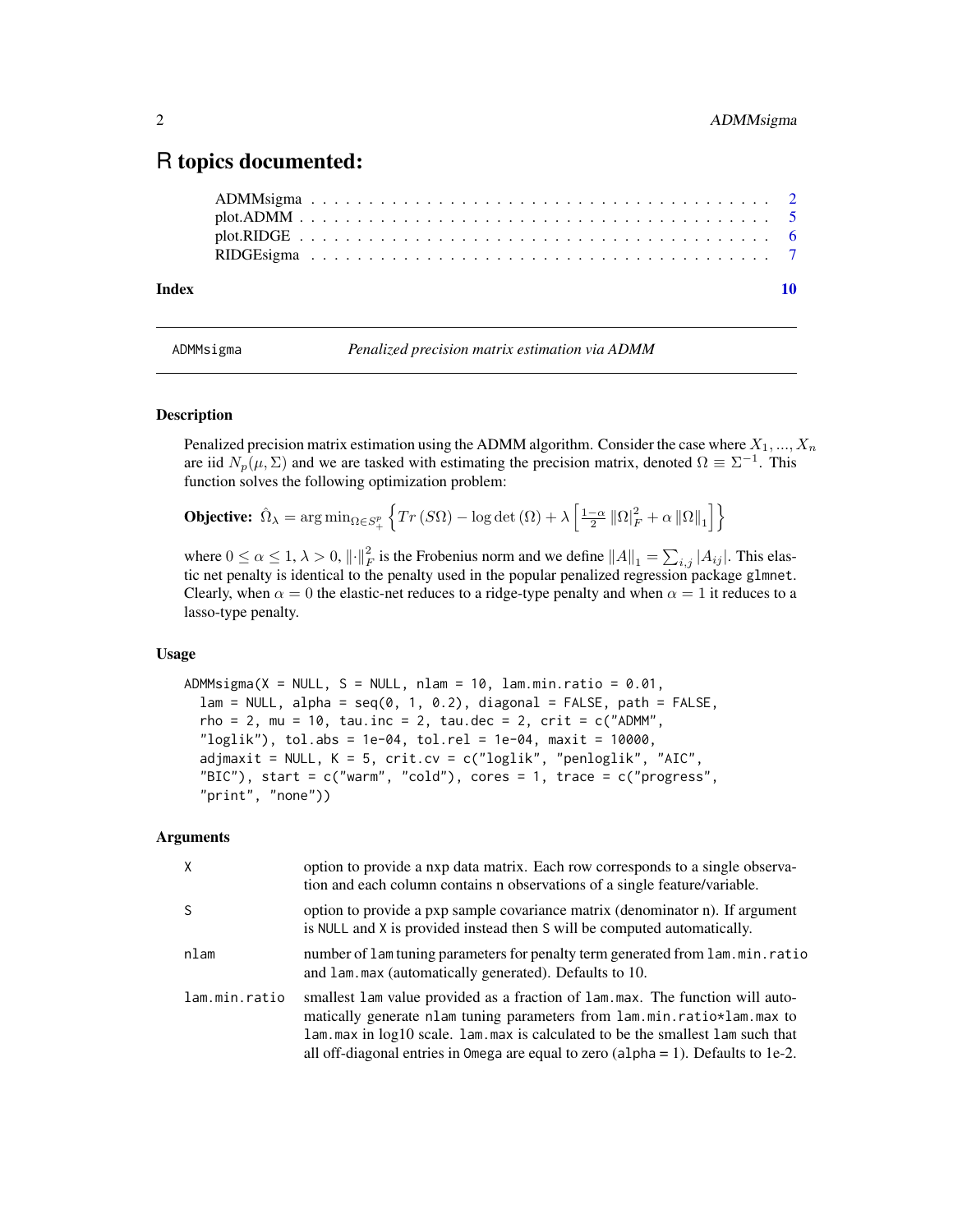| 1 <sub>am</sub> | option to provide positive tuning parameters for penalty term. This will cause<br>nlam and lam.min.ratio to be disregarded. If a vector of parameters is pro-<br>vided, they should be in increasing order. Defaults to NULL.                                                                                                     |
|-----------------|-----------------------------------------------------------------------------------------------------------------------------------------------------------------------------------------------------------------------------------------------------------------------------------------------------------------------------------|
| alpha           | elastic net mixing parameter contained in [0, 1]. $\theta$ = ridge, 1 = lasso. If a<br>vector of parameters is provided, they should be in increasing order. Defaults to<br>grid of values $seq(0, 1, 0.2)$ .                                                                                                                     |
| diagonal        | option to penalize the diagonal elements of the estimated precision matrix $(\Omega)$ .<br>Defaults to FALSE.                                                                                                                                                                                                                     |
| path            | option to return the regularization path. This option should be used with extreme<br>care if the dimension is large. If set to TRUE, cores must be set to 1 and errors<br>and optimal tuning parameters will based on the full sample. Defaults to FALSE.                                                                         |
| rho             | initial step size for ADMM algorithm.                                                                                                                                                                                                                                                                                             |
| mu              | factor for primal and residual norms in the ADMM algorithm. This will be used<br>to adjust the step size rho after each iteration.                                                                                                                                                                                                |
| tau.inc         | factor in which to increase step size rho                                                                                                                                                                                                                                                                                         |
| tau.dec         | factor in which to decrease step size rho                                                                                                                                                                                                                                                                                         |
| crit            | criterion for convergence (ADMM or loglik). If crit = loglik then iterations<br>will stop when the relative change in log-likelihood is less than tol. abs. De-<br>fault is ADMM and follows the procedure outlined in Boyd, et al.                                                                                               |
| tol.abs         | absolute convergence tolerance. Defaults to 1e-4.                                                                                                                                                                                                                                                                                 |
| tol.rel         | relative convergence tolerance. Defaults to 1e-4.                                                                                                                                                                                                                                                                                 |
| maxit           | maximum number of iterations. Defaults to 1e4.                                                                                                                                                                                                                                                                                    |
| adjmaxit        | adjusted maximum number of iterations. During cross validation this option<br>allows the user to adjust the maximum number of iterations after the first lam<br>tuning parameter has converged (for each alpha). This option is intended to be<br>paired with warm starts and allows for 'one-step' estimators. Defaults to NULL. |
| K               | specify the number of folds for cross validation.                                                                                                                                                                                                                                                                                 |
| crit.cv         | cross validation criterion (loglik, penloglik, AIC, or BIC). Defaults to loglik.                                                                                                                                                                                                                                                  |
| start           | specify warm or cold start for cross validation. Default is warm.                                                                                                                                                                                                                                                                 |
| cores           | option to run CV in parallel. Defaults to cores $= 1$ .                                                                                                                                                                                                                                                                           |
| trace           | option to display progress of CV. Choose one of progress to print a progress<br>bar, print to print completed tuning parameters, or none.                                                                                                                                                                                         |

#### Details

For details on the implementation of 'ADMMsigma', see the website [https://mgallow.github.](https://mgallow.github.io/ADMMsigma/articles/Details.html) [io/ADMMsigma/articles/Details.html](https://mgallow.github.io/ADMMsigma/articles/Details.html).

#### Value

returns class object ADMMsigma which includes:

| Call       | function call.        |
|------------|-----------------------|
| Iterations | number of iterations. |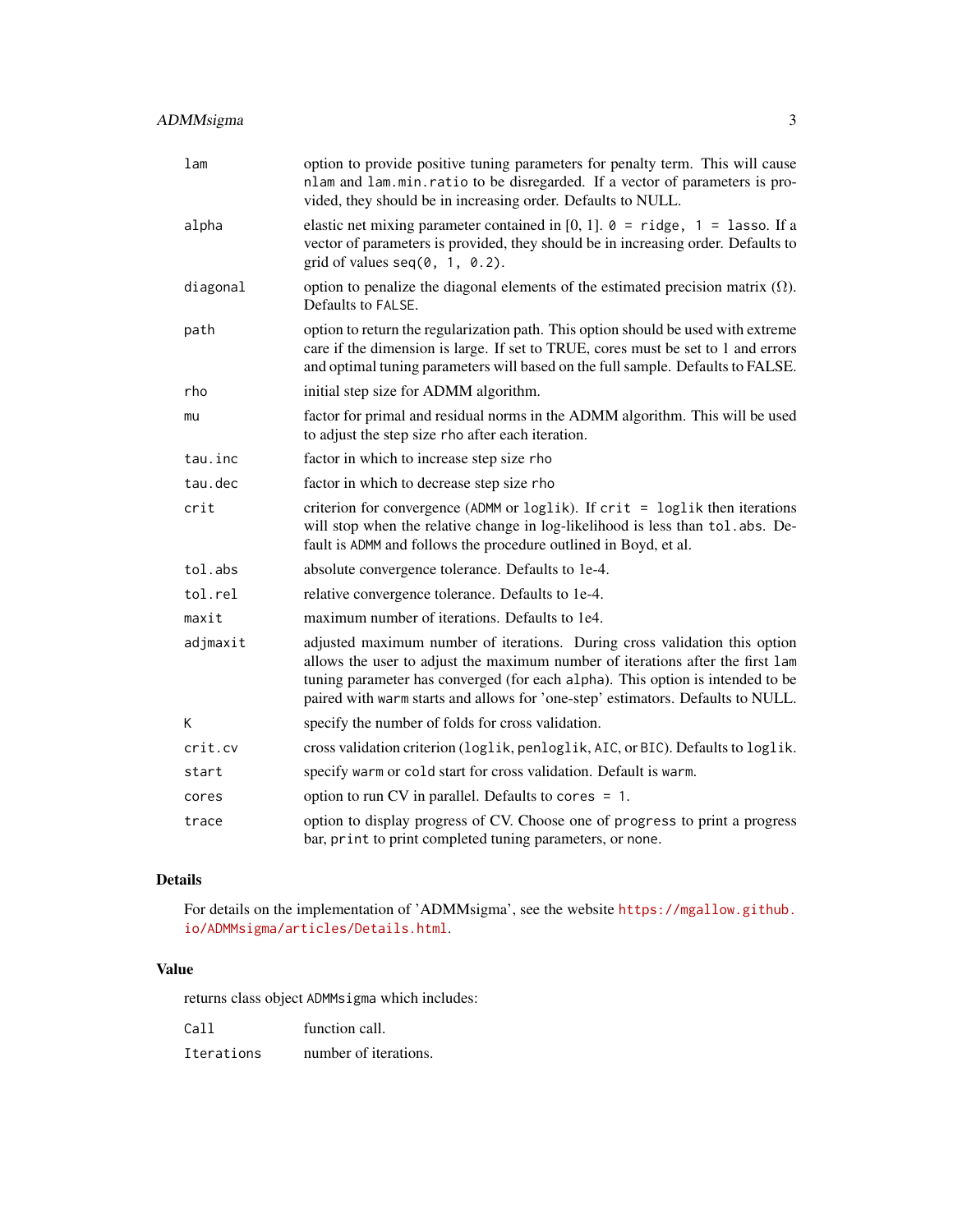<span id="page-3-0"></span>

| Tuning    | optimal tuning parameters (lam and alpha).                                                                  |
|-----------|-------------------------------------------------------------------------------------------------------------|
| Lambdas   | grid of lambda values for CV.                                                                               |
| Alphas    | grid of alpha values for CV.                                                                                |
| maxit     | maximum number of iterations.                                                                               |
| Omega     | estimated penalized precision matrix.                                                                       |
| Sigma     | estimated covariance matrix from the penalized precision matrix (inverse of<br>Omega).                      |
| Path      | array containing the solution path. Solutions will be ordered in ascending alpha<br>values for each lambda. |
| Ζ         | final sparse update of estimated penalized precision matrix.                                                |
| Y         | final dual update.                                                                                          |
| rho       | final step size.                                                                                            |
| Loglik    | penalized log-likelihood for Omega                                                                          |
| MIN.error | minimum average cross validation error (cv.crit) for optimal parameters.                                    |
| AVG.error | average cross validation error (cv.crit) across all folds.                                                  |
| CV.error  | cross validation errors (cv.crit).                                                                          |

#### Author(s)

Matt Galloway <gall0441@umn.edu>

#### References

- Boyd, Stephen, Neal Parikh, Eric Chu, Borja Peleato, Jonathan Eckstein, and others. 2011. 'Distributed Optimization and Statistical Learning via the Alternating Direction Method of Multipliers.' *Foundations and Trends in Machine Learning* 3 (1). Now Publishers, Inc.: 1- 122. [https://web.stanford.edu/~boyd/papers/pdf/admm\\_distr\\_stats.pdf](https://web.stanford.edu/~boyd/papers/pdf/admm_distr_stats.pdf)
- Hu, Yue, Chi, Eric C, amd Allen, Genevera I. 2016. 'ADMM Algorithmic Regularization Paths for Sparse Statistical Machine Learning.' *Splitting Methods in Communication, Imaging, Science, and Engineering*. Springer: 433-459.
- Zou, Hui and Hastie, Trevor. 2005. 'Regularization and Variable Selection via the Elastic Net.' *Journal of the Royal Statistial Society: Series B (Statistical Methodology)* 67 (2). Wiley Online Library: 301-320.
- Rothman, Adam. 2017. 'STAT 8931 notes on an algorithm to compute the Lasso-penalized Gaussian likelihood precision matrix estimator.'

#### See Also

[plot.ADMM](#page-4-1), [RIDGEsigma](#page-6-1)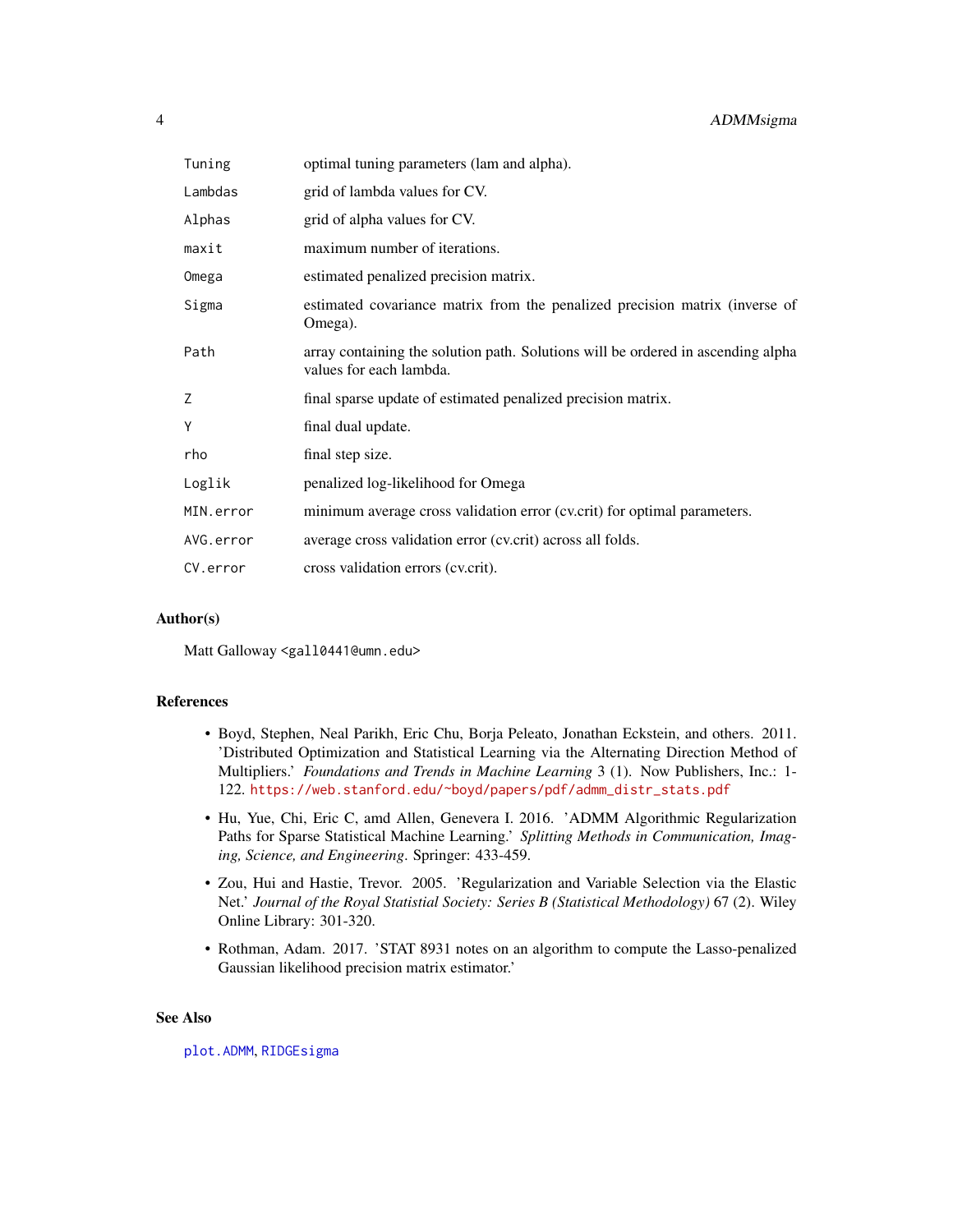#### <span id="page-4-0"></span>plot.ADMM 5

#### Examples

```
# generate data from a sparse matrix
# first compute covariance matrix
S = matrix(0.7, nrow = 5, ncol = 5)for (i in 1:5){
for (j in 1:5){
  S[i, j] = S[i, j]^\wedge abs(i - j)}
 }
# generate 100 x 5 matrix with rows drawn from iid N_p(0, S)
set.seed(123)
Z = matrix(rnorm(100*5), nrow = 100, ncol = 5)out = eigen(S, symmetric = TRUE)
S.sqrt = out$vectors %*% diag(out$values^0.5)
S.sqrt = S.sqrt %*% t(out$vectors)
X = Z %*% S.sqrt
# elastic-net type penalty (use CV for optimal lambda and alpha)
ADMMsigma(X)
# ridge penalty (use CV for optimal lambda)
ADMMsigma(X, alpha = 0)
# lasso penalty (lam = 0.1)
ADMMsigma(X, lam = 0.1, alpha = 1)
```
<span id="page-4-1"></span>plot.ADMM *Plot ADMM object*

#### Description

Produces a plot for the cross validation errors, if available.

#### Usage

```
## S3 method for class 'ADMM'
plot(x, type = c("line", "heatmap"), footnote = TRUE, ...)
```

| $\mathsf{x}$ | class object ADMM.                                            |
|--------------|---------------------------------------------------------------|
| type         | produce either 'heatmap' or 'line' graph                      |
| footnote     | option to print footnote of optimal values. Defaults to TRUE. |
| $\ddotsc$    | additional arguments.                                         |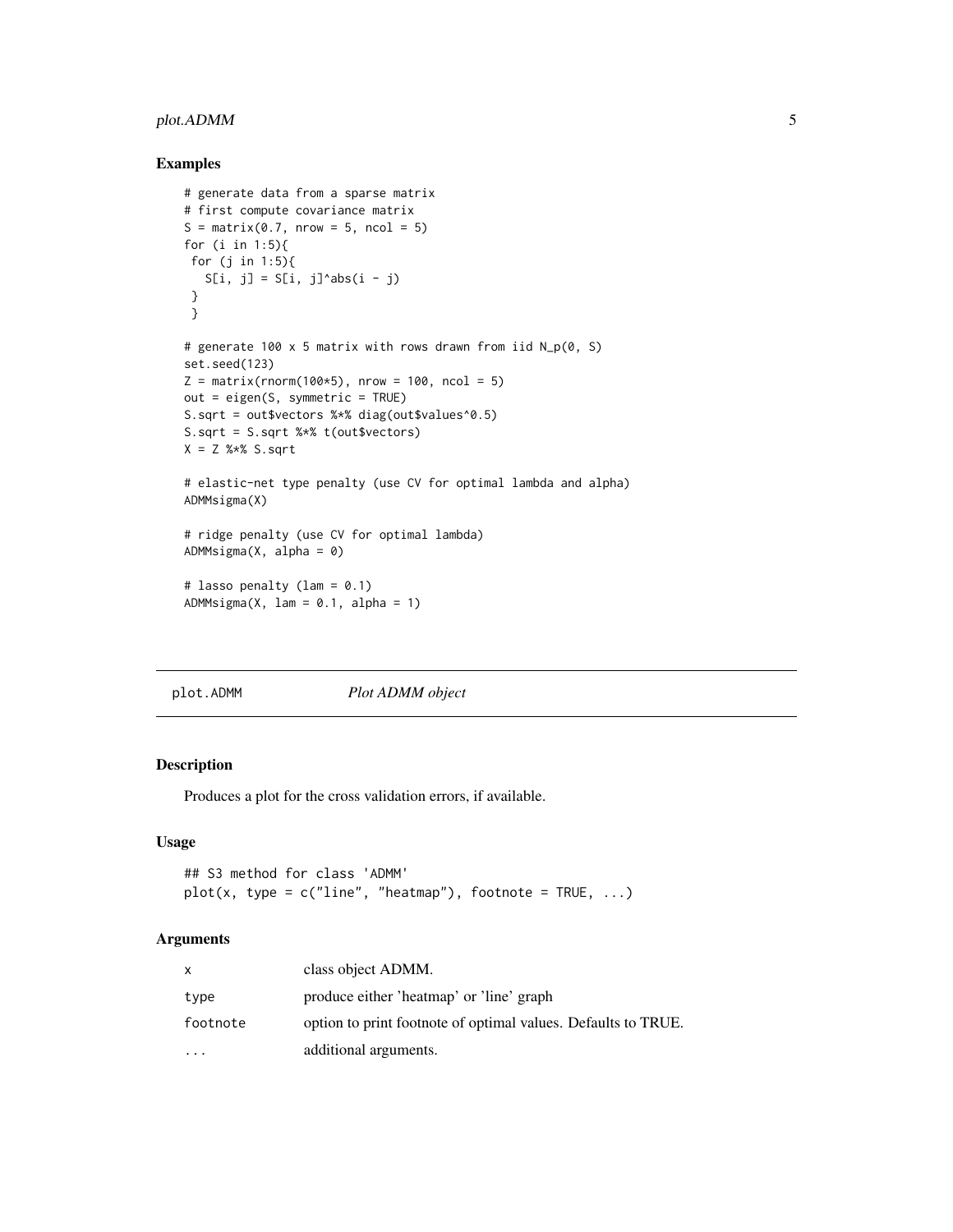#### Examples

```
# generate data from a sparse matrix
# first compute covariance matrix
S = matrix(0.7, nrow = 5, ncol = 5)for (i in 1:5){
for (j in 1:5){
  S[i, j] = S[i, j]^abs(i - j)
 }
 }
# generate 100 x 5 matrix with rows drawn from iid N_p(0, S)
set.seed(123)
Z = matrix(rnorm(100*5), nrow = 100, ncol = 5)out = eigen(S, symmetric = TRUE)
S.sqrt = out$vectors %*% diag(out$values^0.5)
S.sqrt = S.sqrt %*% t(out$vectors)
X = Z %*% S.sqrt
# produce line graph for ADMMsigma
plot(ADMMsigma(X), type = 'line')
# produce CV heat map for ADMMsigma
plot(ADMMsigma(X), type = 'heatmap')
```
<span id="page-5-1"></span>plot.RIDGE *Plot RIDGE object*

#### Description

Produces a heat plot for the cross validation errors, if available.

#### Usage

```
## S3 method for class 'RIDGE'
plot(x, type = c("heatmap", "line"), footnote = TRUE, ...)
```

| X        | class object RIDGE                                            |
|----------|---------------------------------------------------------------|
| type     | produce either 'heatmap' or 'line' graph                      |
| footnote | option to print footnote of optimal values. Defaults to TRUE. |
|          | additional arguments.                                         |

<span id="page-5-0"></span>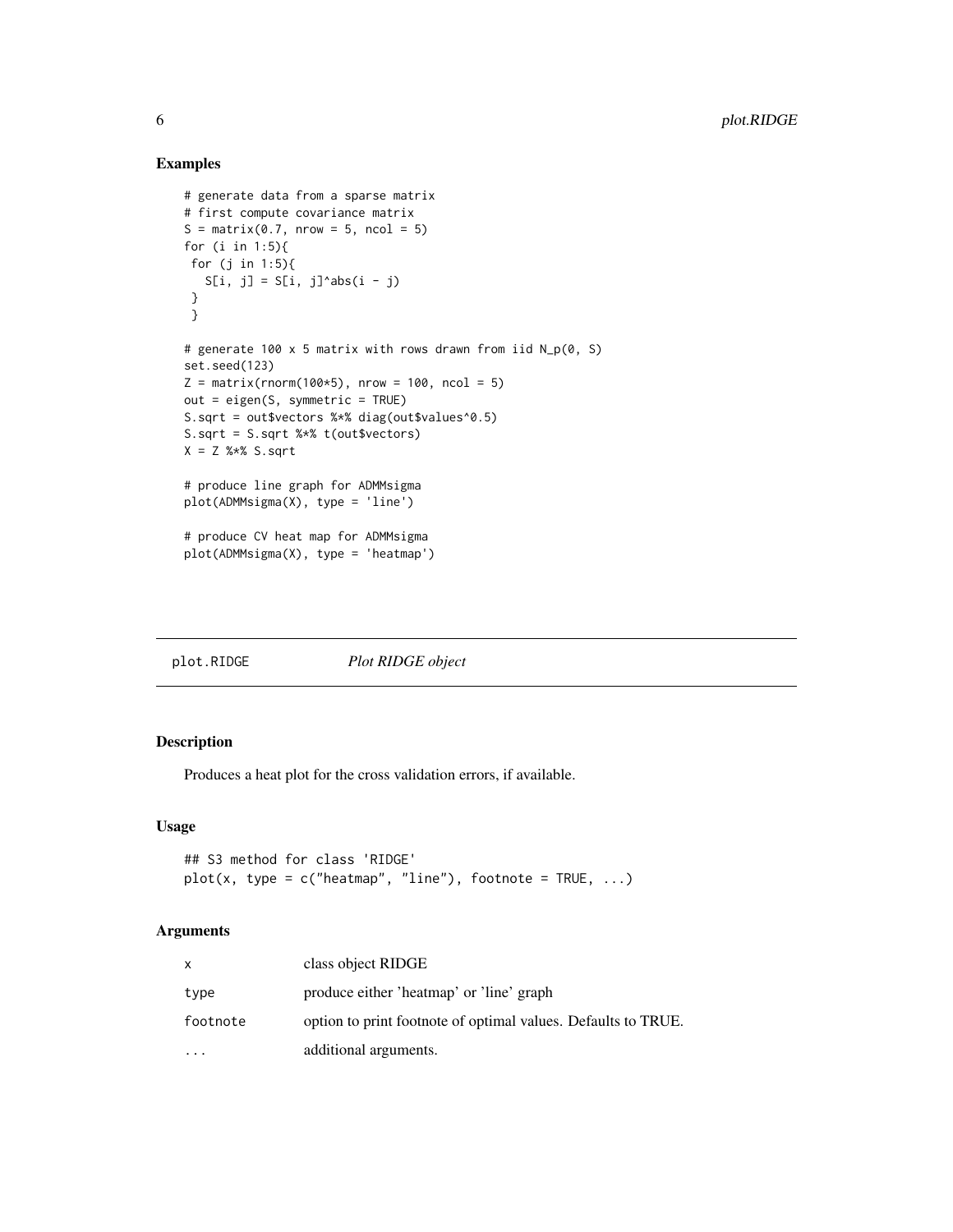#### <span id="page-6-0"></span>RIDGEsigma 7

#### Examples

```
# generate data from a sparse matrix
# first compute covariance matrix
S = matrix(0.7, nrow = 5, ncol = 5)for (i in 1:5){
 for (j in 1:5){
   S[i, j] = S[i, j]^\wedge abs(i - j)}
 }
# generate 100 x 5 matrix with rows drawn from iid N_p(0, S)
set.seed(123)
Z = matrix(rnorm(100*5), nrow = 100, ncol = 5)out = eigen(S, symmetric = TRUE)
S.sqrt = out$vectors %*% diag(out$values^0.5)
S.sqrt = S.sqrt %*% t(out$vectors)
X = Z %*% S.sqrt
# produce CV heat map for RIDGEsigma
plot(RIDGEsigma(X, lam = 10'seq(-5, 5, 0.5)))# produce line graph for RIDGEsigma
plot(RIDGEsigma(X), type = 'line')
```
<span id="page-6-1"></span>

RIDGEsigma *Ridge penalized precision matrix estimation*

#### **Description**

Ridge penalized matrix estimation via closed-form solution. If one is only interested in the ridge penalty, this function will be faster and provide a more precise estimate than using ADMMsigma. Consider the case where  $X_1, ..., X_n$  are iid  $N_p(\mu, \Sigma)$  and we are tasked with estimating the precision matrix, denoted  $\Omega \equiv \Sigma^{-1}$ . This function solves the following optimization problem:

**Objective:** 
$$
\hat{\Omega}_{\lambda} = \arg \min_{\Omega \in S^p_+} \left\{ Tr(S\Omega) - \log \det(\Omega) + \frac{\lambda}{2} \left\| \Omega \right\|_F^2 \right\}
$$

where  $\lambda > 0$  and  $\lVert \cdot \rVert_F^2$  is the Frobenius norm.

#### Usage

```
RIDGEsigma(X = NULL, S = NULL, lam = 10^seq(-2, 2, 0.1), path = FALSE,
 K = 5, cores = 1, trace = c("none", "progress", "print"))
```

| X  | option to provide a nxp data matrix. Each row corresponds to a single observa- |
|----|--------------------------------------------------------------------------------|
|    | tion and each column contains n observations of a single feature/variable.     |
| S. | option to provide a pxp sample covariance matrix (denominator n). If argument  |
|    | is NULL and X is provided instead then S will be computed automatically.       |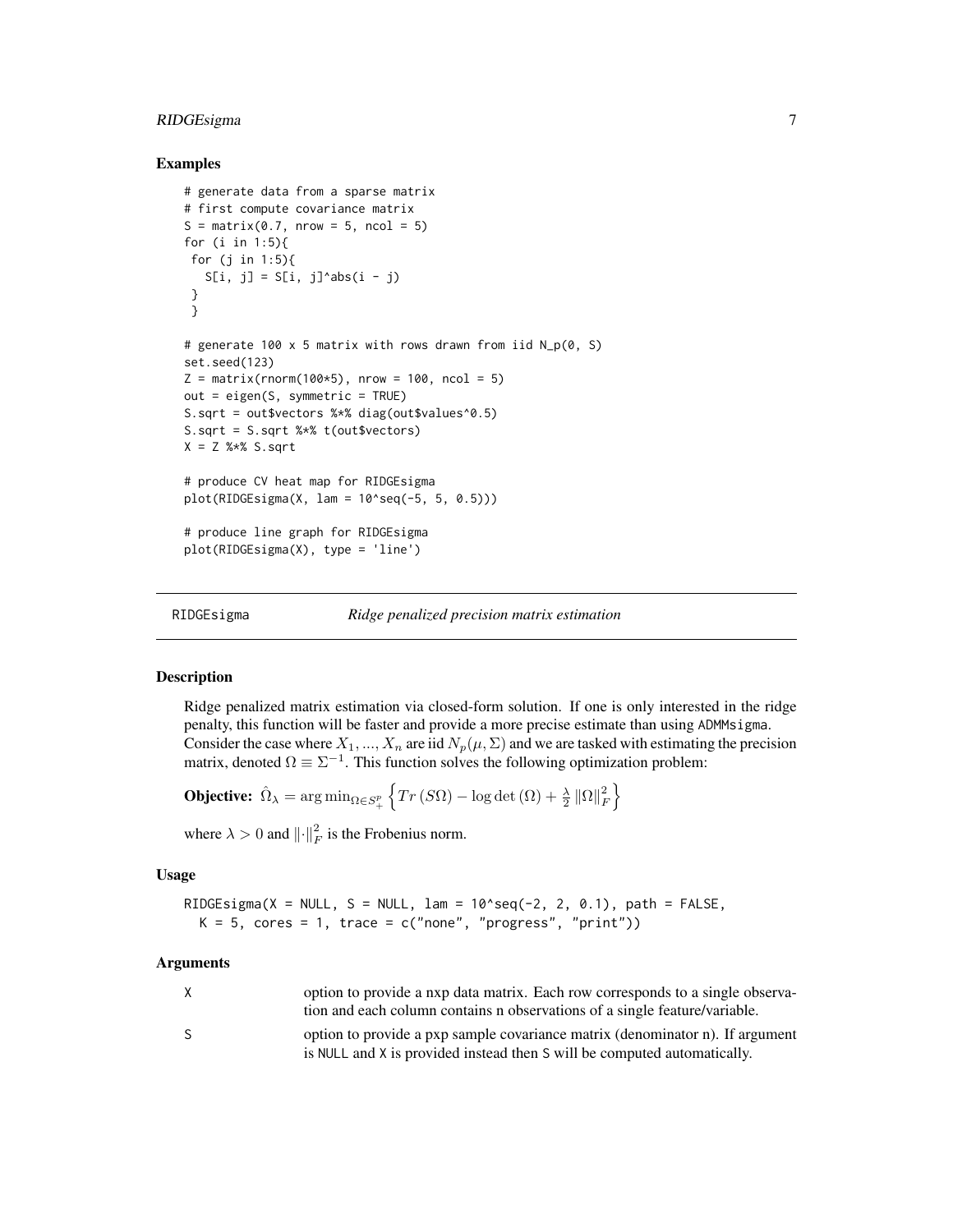<span id="page-7-0"></span>

| lam   | positive tuning parameters for ridge penalty. If a vector of parameters is pro-<br>vided, they should be in increasing order. Defaults to grid of values $10^{\circ}$ seq $(-2, 2, 0.1)$ .                                                                |
|-------|-----------------------------------------------------------------------------------------------------------------------------------------------------------------------------------------------------------------------------------------------------------|
| path  | option to return the regularization path. This option should be used with extreme<br>care if the dimension is large. If set to TRUE, cores will be set to 1 and errors and<br>optimal tuning parameters will based on the full sample. Defaults to FALSE. |
| K     | specify the number of folds for cross validation.                                                                                                                                                                                                         |
| cores | option to run CV in parallel. Defaults to cores $= 1$ .                                                                                                                                                                                                   |
| trace | option to display progress of CV. Choose one of progress to print a progress<br>bar, print to print completed tuning parameters, or none.                                                                                                                 |

#### Value

returns class object RIDGEsigma which includes:

| Lambda    | optimal tuning parameter.                                                              |
|-----------|----------------------------------------------------------------------------------------|
| Lambdas   | grid of lambda values for CV.                                                          |
| Omega     | estimated penalized precision matrix.                                                  |
| Sigma     | estimated covariance matrix from the penalized precision matrix (inverse of<br>Omega). |
| Path      | array containing the solution path. Solutions are ordered dense to sparse.             |
| Gradient  | gradient of optimization function (penalized gaussian likelihood).                     |
| MIN.error | minimum average cross validation error (cv.crit) for optimal parameters.               |
| AVG.error | average cross validation error (cv.crit) across all folds.                             |
| CV.error  | cross validation errors (cv.crit).                                                     |

#### Author(s)

Matt Galloway <gall0441@umn.edu>

#### References

• Rothman, Adam. 2017. 'STAT 8931 notes on an algorithm to compute the Lasso-penalized Gaussian likelihood precision matrix estimator.'

#### See Also

[plot.RIDGE](#page-5-1), [ADMMsigma](#page-1-1)

#### Examples

```
# generate data from a sparse matrix
# first compute covariance matrix
S = matrix(0.7, nrow = 5, ncol = 5)for (i in 1:5){
for (j in 1:5){
  S[i, j] = S[i, j]^{\land}abs(i - j)}
```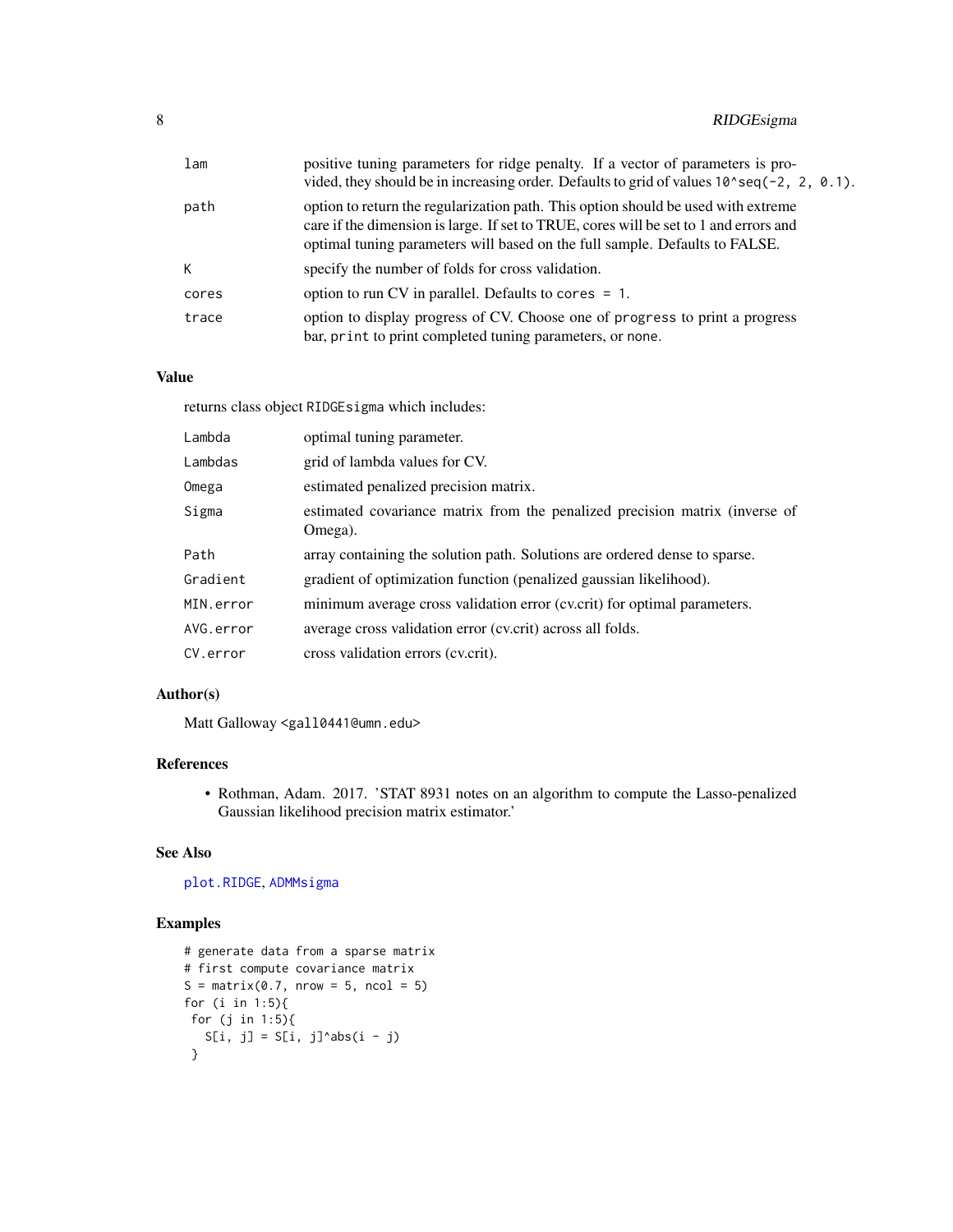}

```
# generate 100 x 5 matrix with rows drawn from iid N_p(0, S)
set.seed(123)
Z = matrix(rnorm(100*5), nrow = 100, ncol = 5)out = eigen(S, symmetric = TRUE)
S.sqrt = out$vectors %*% diag(out$values^0.5)
S.sqrt = S.sqrt %*% t(out$vectors)
X = Z %*% S.sqrt
# ridge penalty no ADMM
RIDGEsigma(X, lam = 10^seq(-5, 5, 0.5))
```